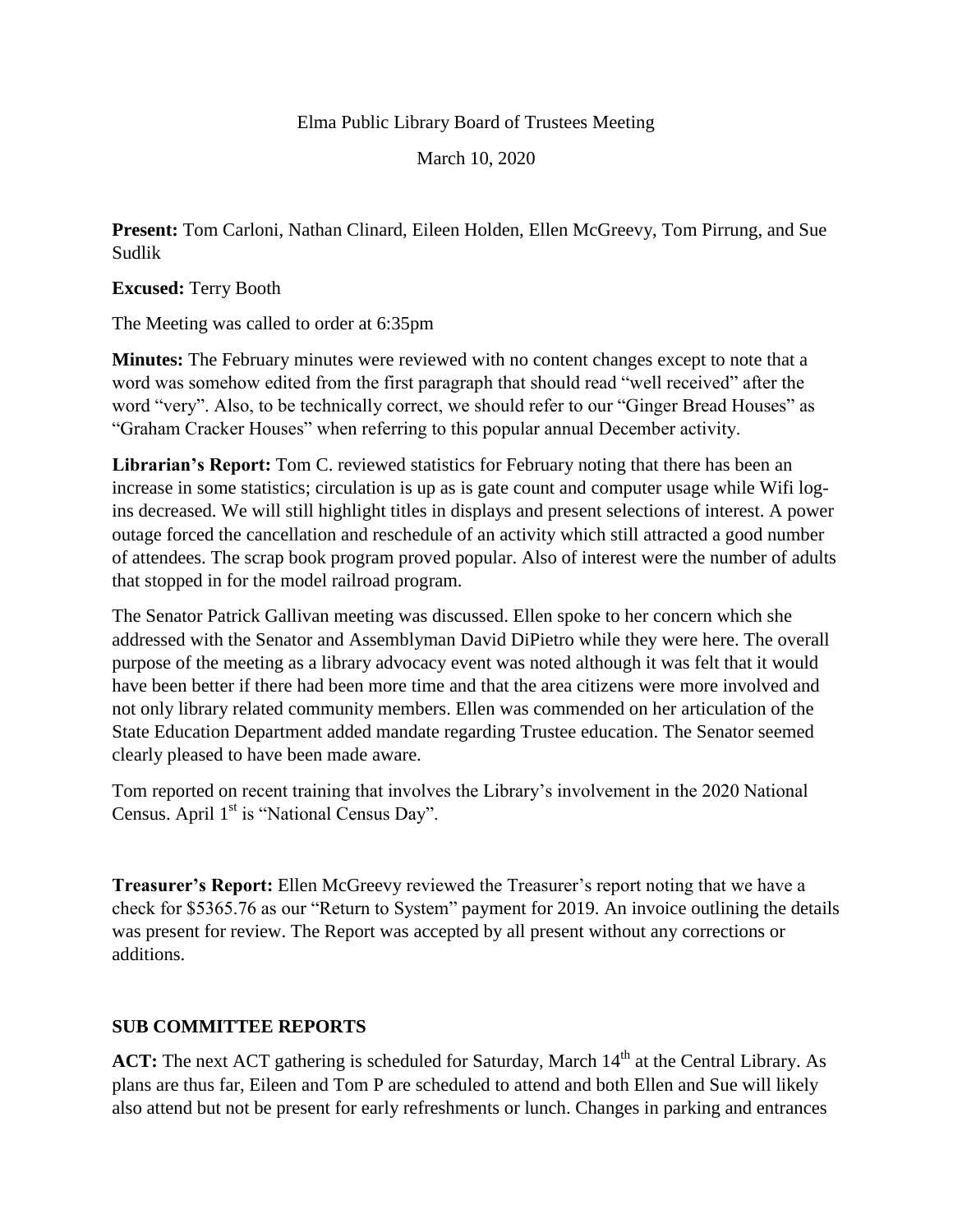were briefly discussed. Members were cautioned to monitor email in the case that the event is cancelled due to growing Coronavirus concerns concerning group gatherings.

**Friends:** It was noted that the Friends had another good meeting with four members attending. The group is organizing some supplies that will assist Kate Puehn with her programs.

**Programs:** Tom C elaborated upon future programs being arranged that include

- The Happiness Effect
- Sewing Basics
- Butter Lamb Carving
- Watercolor Basics

**Buildings and Grounds:** Tom C noted that our maintenance staff member, Larry, will be out of work for a period due to surgery. Tom is exploring any potential alternative as well as assessing what existing staff may be able to do to pick up or cover some of Larry's routine tasks. It was noted by Trustee's that this comes at a time when we hear of upgrading attention to surfaces for infection control reasons. As far as currently known, there is no "pool" of replacements within the system for maintenance as may exist in some areas for professional staff. There could also be administrative hold-ups in hiring a "new" person. Tom has been contacting area libraries to explore what may be available as a temporary service.

With respect to grounds, Tom C noted that there is no town contract yet with a nursery or grounds-keeping service. The Town Hall will advise Tom C once a contract is approved. It was noted that the early spring will hopefully clarify what plantings have survived and which need replacement

**Publicity:** It was discussed briefly that it would be great to explore any possible photo-ops that would be of interest in the Elma review.

## **OLD BUSINESS**

**Investment Policy Review:** Ellen passed around a modified draft of an investment policy that she reviewed and tailored to our situation at Elma. The policy was reduced to 6 pages from the broader based initial draft sample of 9 pages. This was feasible and recommended since all of our investments are in Certificate of Deposit or Money Market Accounts. Policies/procedures that do not apply were stripped out. If we were to change our investment products in the future, we could modify the policy at that time. The draft needs to be reviewed by members and moved for approval at the next meeting or when all are in agreement.

**Corner Sign:** a recent proposal offered by Jeff Packard for possible consideration as a sign for the Library was passed around. It remains available for presentation to the Zoning Board members in the future. The sign is not meant to be a bright or distracting marquis such as exist at other venues or institutions but rather as a replacement for the smaller plastic signs that are currently utilized when weather conditions permit. These are needed to publicize activities.